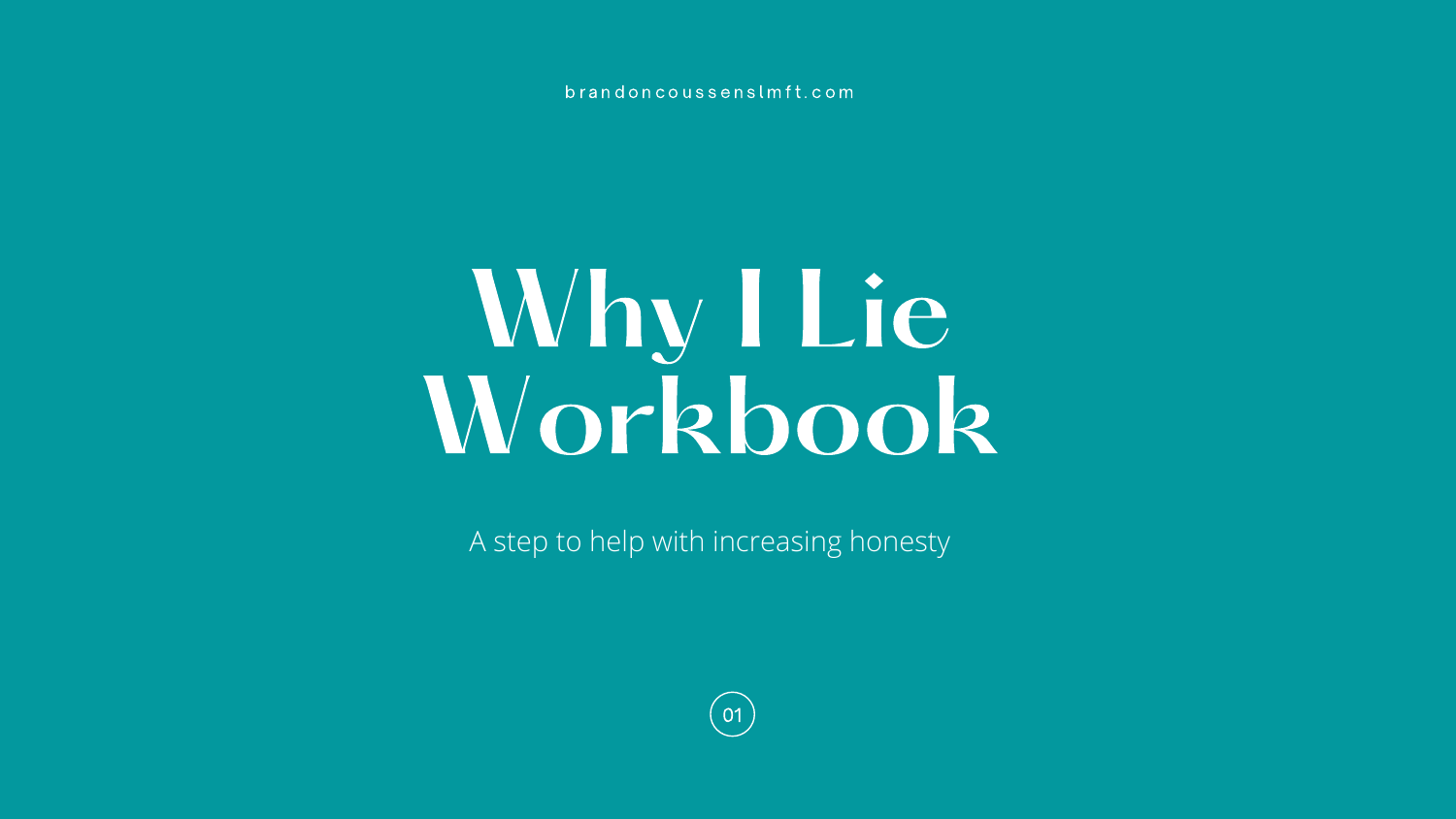## Introduction

In this workbook, you will be working on part 1 to a series of workbooks that can help you be more honest and decrease impulsive or blatant lying.

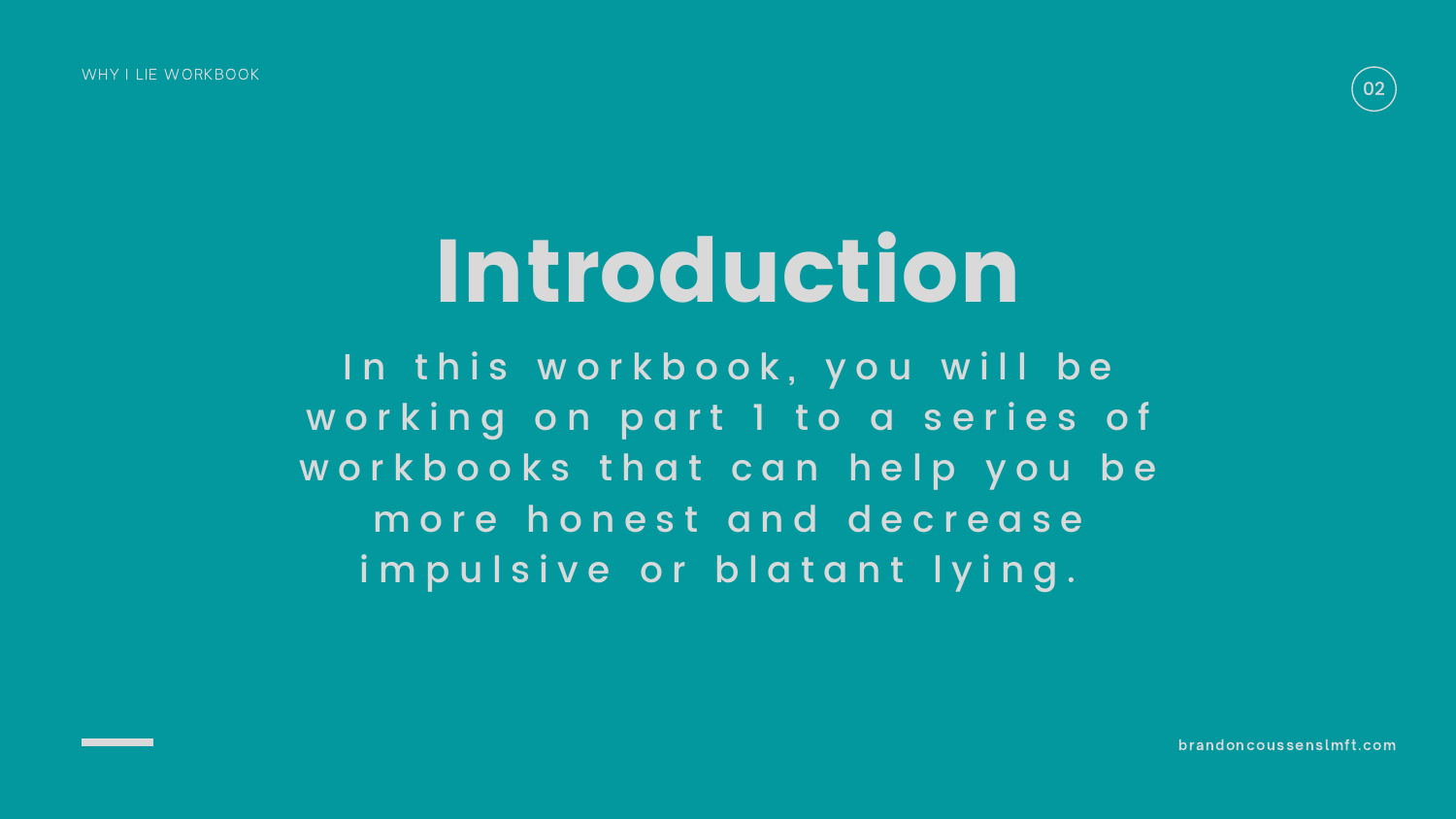c. To leave information out that would p o s s i b l y c h a n g e t h e m e a n i n g o r u n d e r s t a n d i n g .

WHY I LIE WORKBOOK

## Lets Define Lying Definition:

- a. To not tell the truth
- b. To be dishonest and deceitful

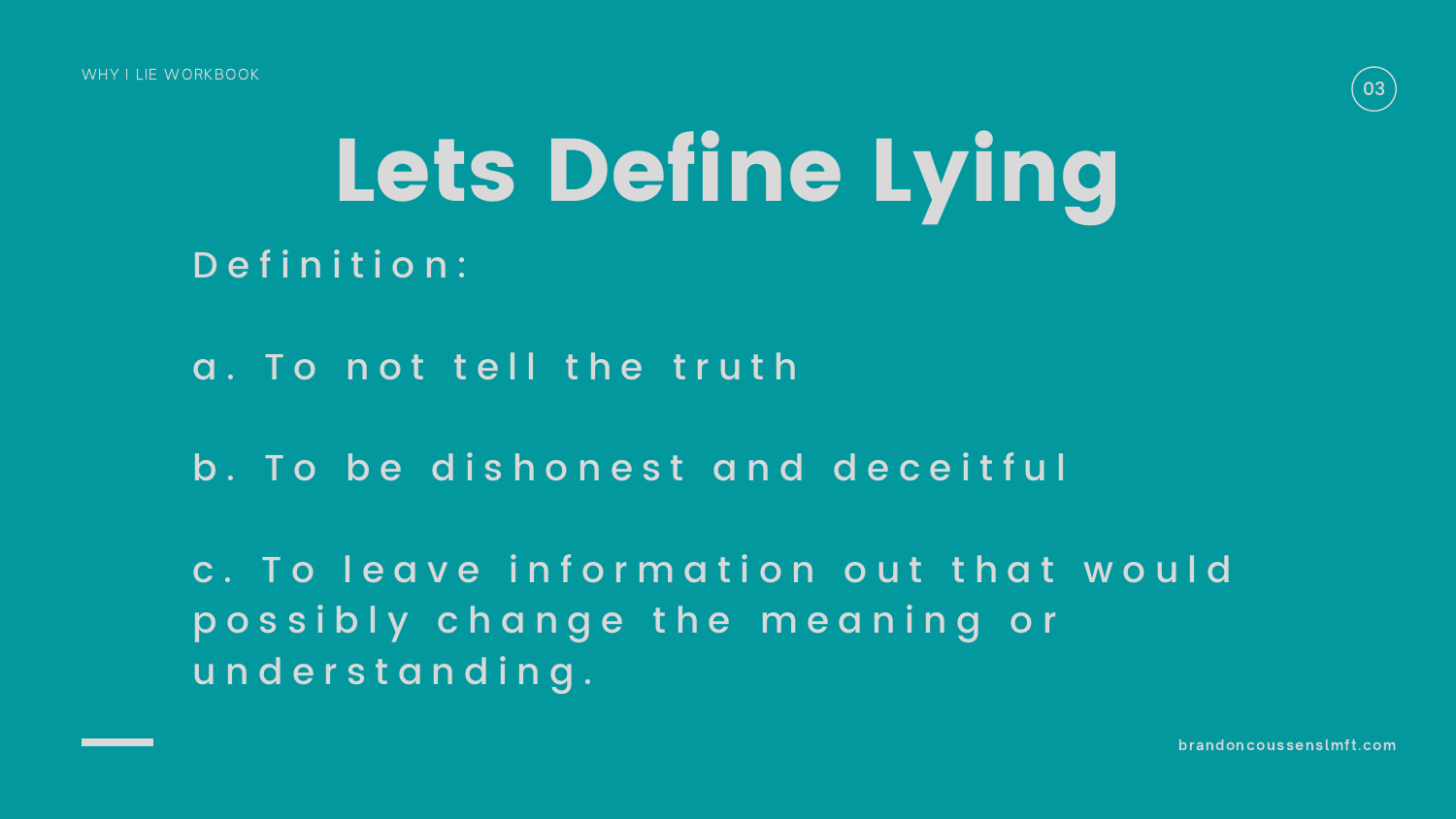# Give Some examples of times you have lied:

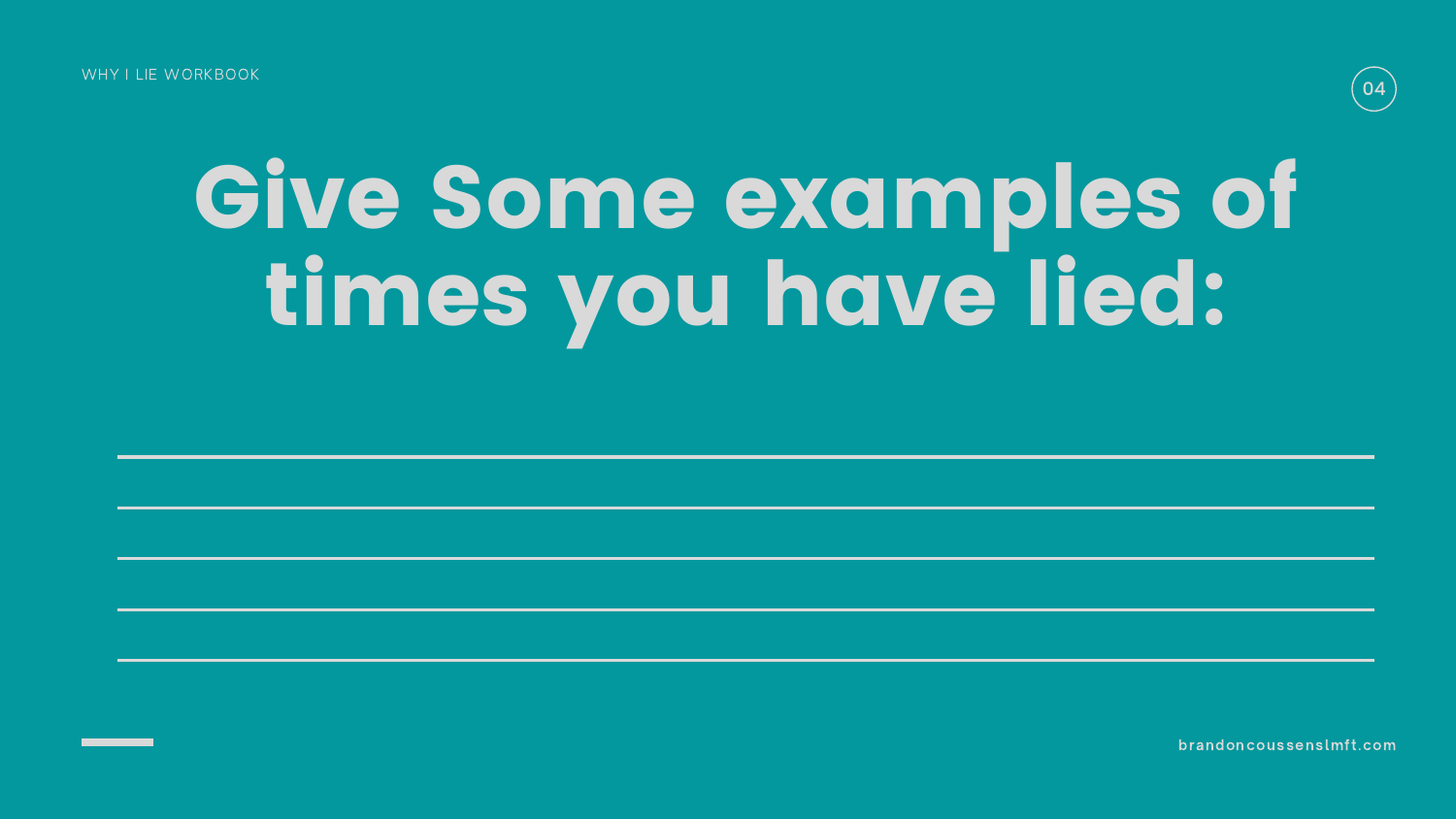### Take one of those times and ask yourself WHY did I do that?

WHY I LIE WORKBOOK

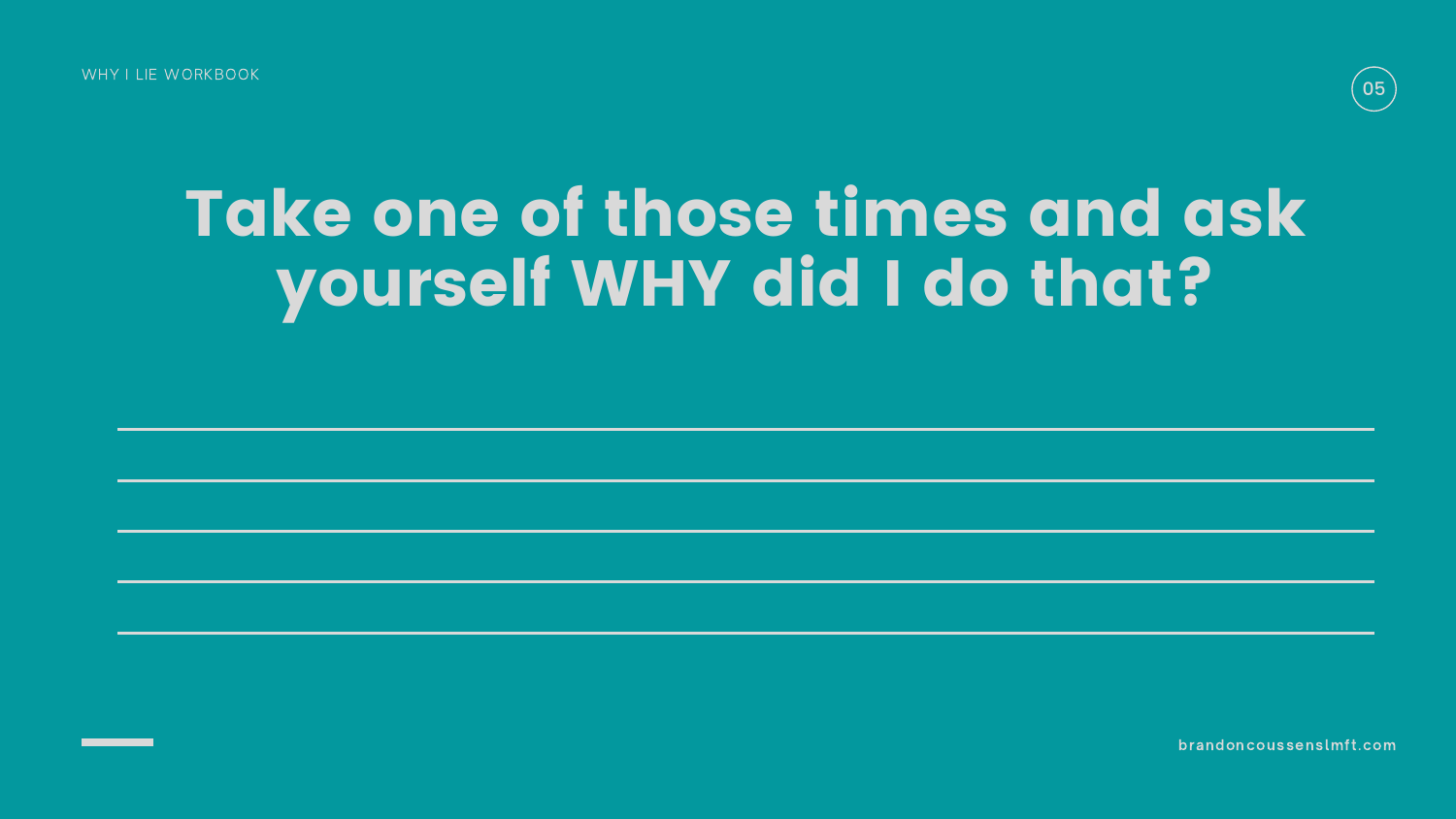WHY I LIE WORKBOOK

## What did you feel before you lied? Anxious? Sad? Fear? Anger? Hesitation?

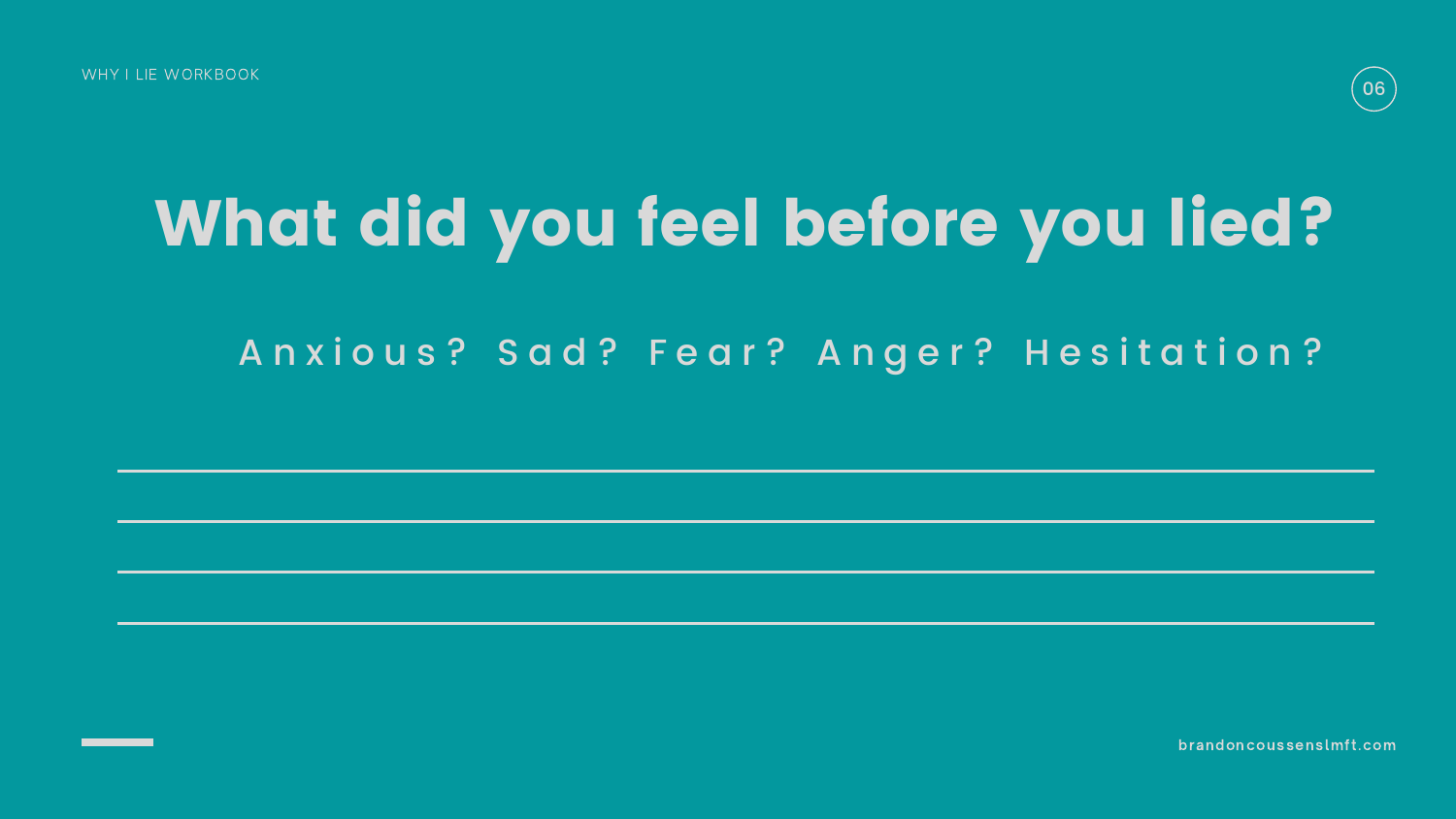## What thoughts did you have right before you lied?

WHY I LIE WORKBOOK

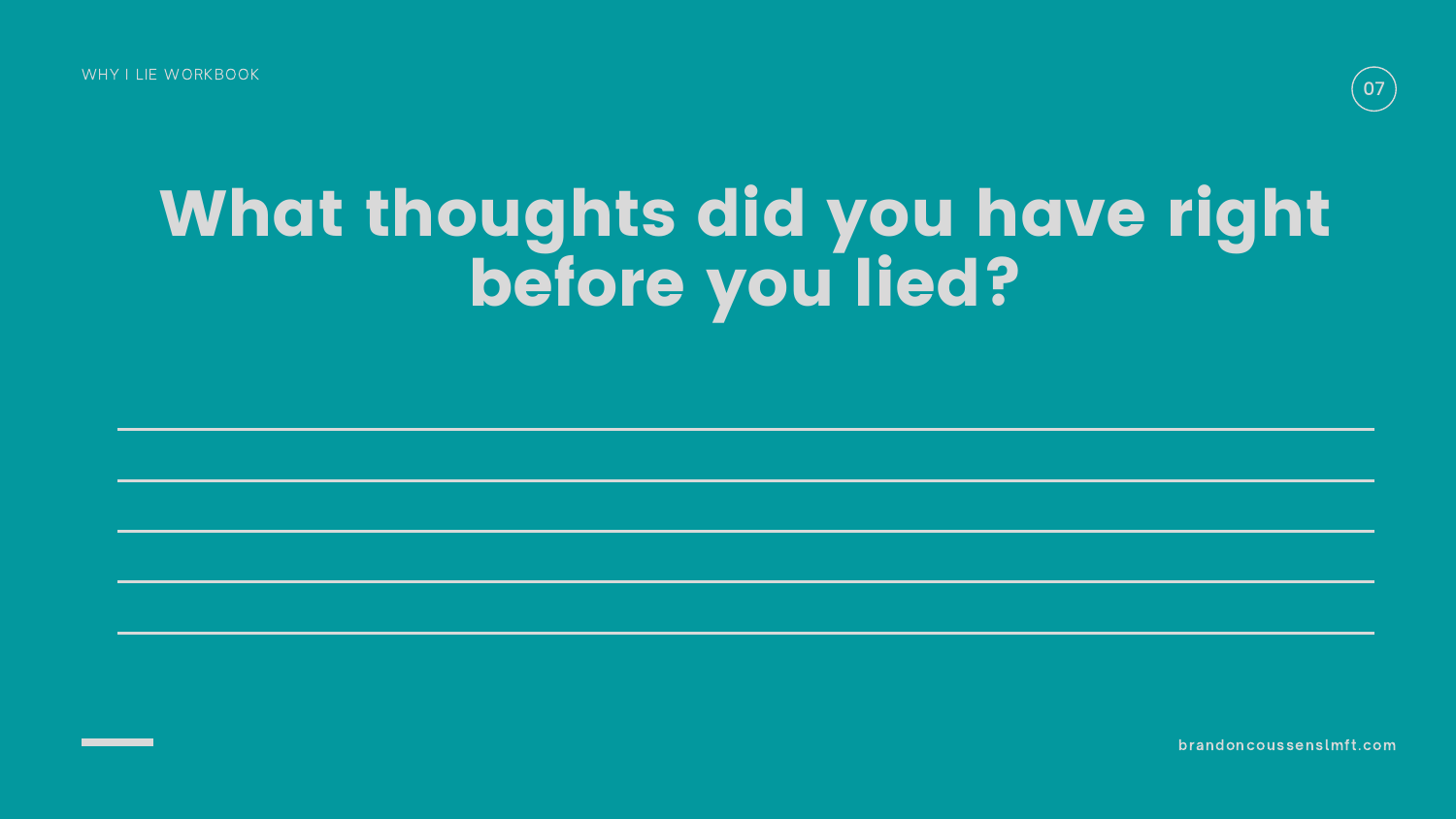### Write down what you understand about the lie based on what you felt and thought.

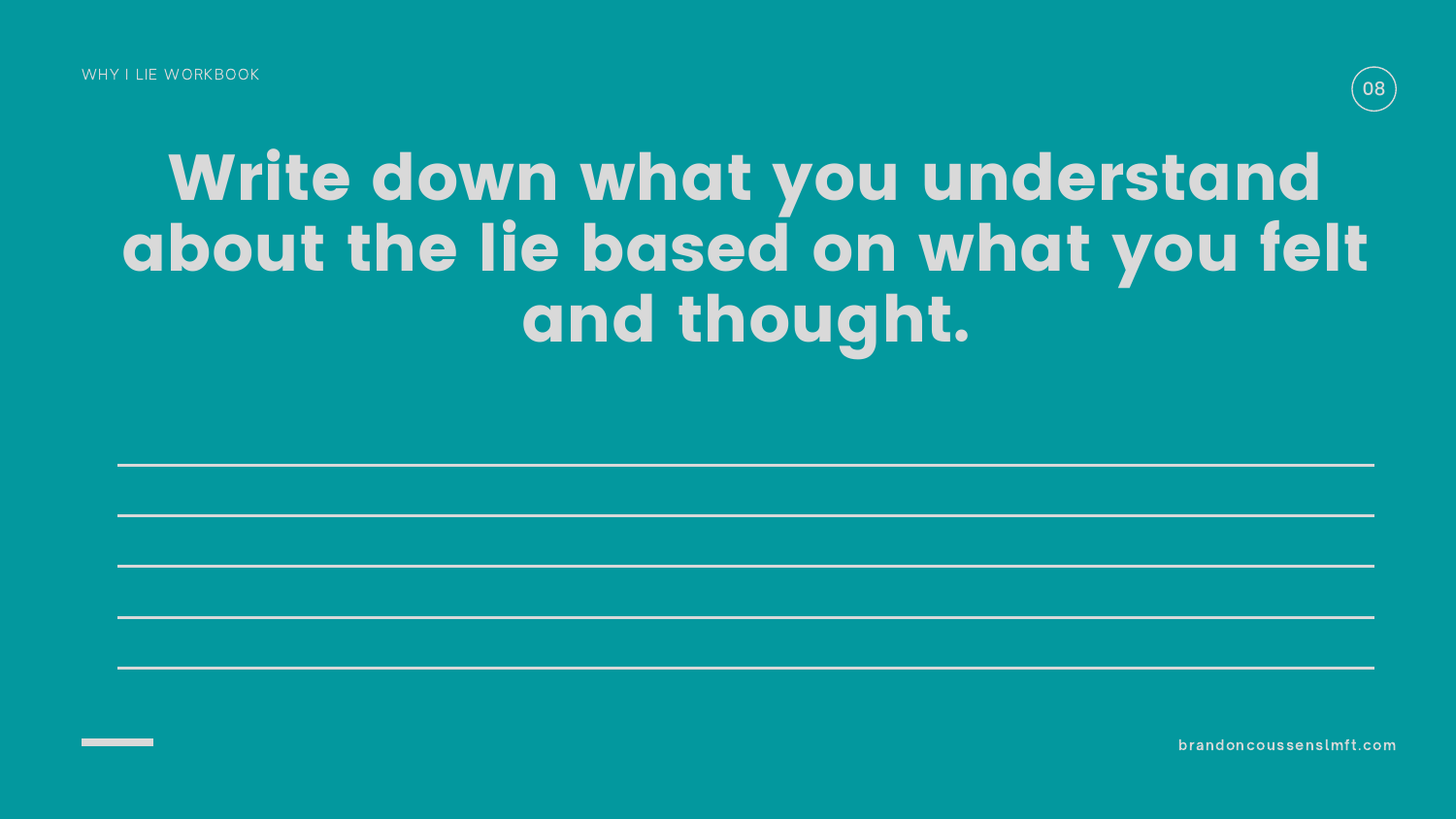WHY I LIF WORKBOOK

### Now that you have processed one lie, think about another lie you have told. What is similar about both of those lies? Are there any themes?